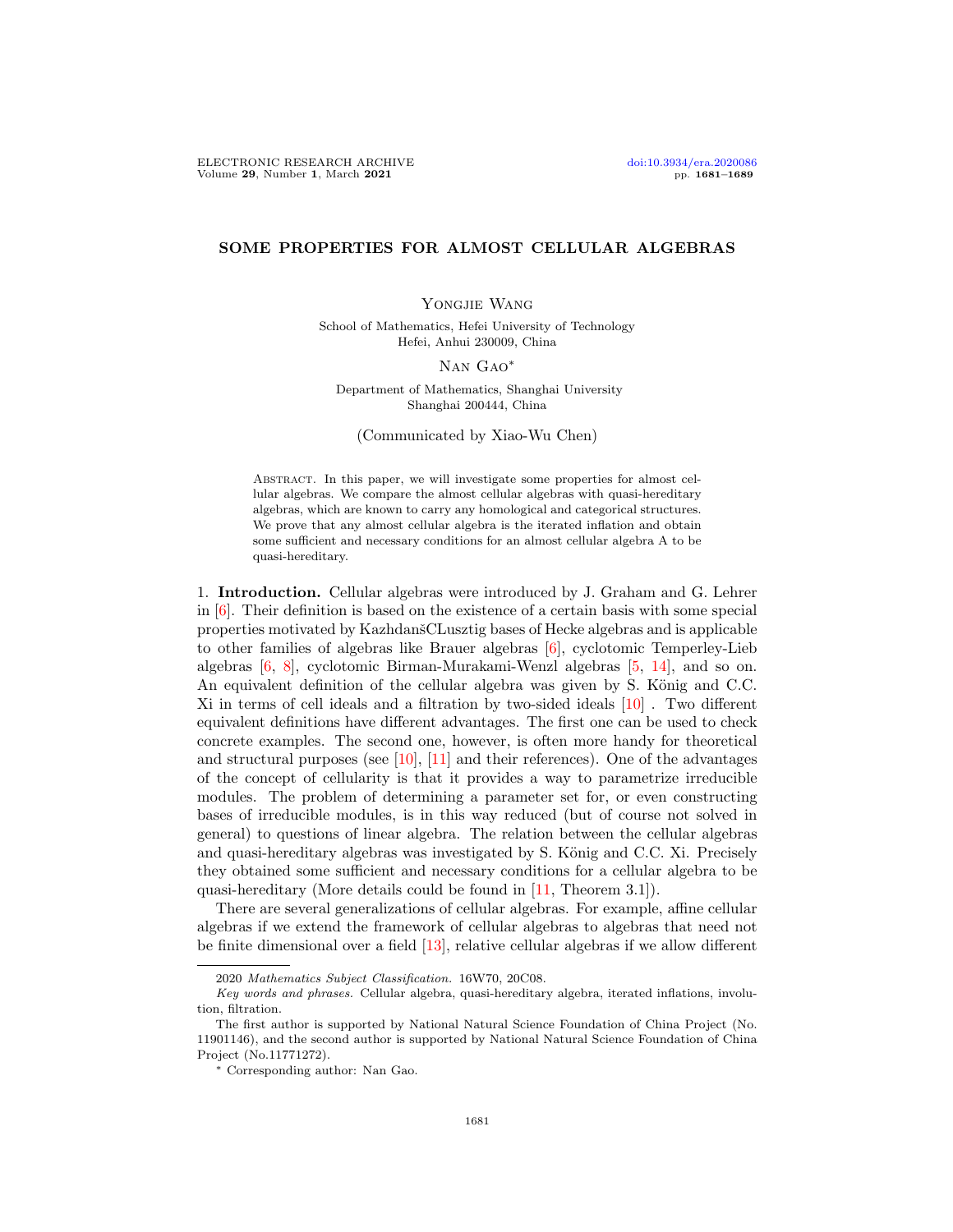partial orderings relative to fixed idempotents [\[4\]](#page-8-7), standardly based algebra by constructing a nice bases satisfy some conditions [\[3\]](#page-8-8) and almost cellular algebras if we remove the compatible anti-involution from the definition of cellularity [\[7\]](#page-8-9). In this paper, we focus on the third generalization. Motivated by Schur-Weyl duality, the authors introduce the quantum walled Brauer-Clifford superalgebras  $BC_{r,s}(q)$ , the quantum deformation of the walled Brauer-Clifford superalgebra  $BC_{r,s}$ , which is the centralizer superalgebra of the action of  $U_q(\mathfrak{q}(n))$  on the mixed tensor space under some mild condition  $[1]$ . The Howe duality for quantum queer superalgebras was given [\[2\]](#page-8-11). Because of their similarity with Hecke-Clifford (super)algebras, the quantum walled Brauer-Clifford (super)algebras are not the cellular algebras since the absence of an anti-involution with the property that it fixes isomorphism classes of irreducible modules. However, these algebras also have many of the properties of cellular algebras, which belong to a large class of algebras, removing the anti-involution from the definition of cellularity, called almost cellular algebras<sup>[1](#page-1-0)</sup> [\[7\]](#page-8-9).

The aim of this paper is to study the structure of almost cellular algebras and determine some sufficient and necessary conditions for an almost cellular algebra to be quasi-hereditary, which is inspired by S. König and C. C. Xi's papers  $[10, 11]$  $[10, 11]$  $[10, 11]$ . In section two we review the definition of almost cellular algebras, and some examples. We end this section by determining the possibilities for a factor  $J \subseteq A$  of an almost cellular algebra A. In last section, we give a list of homological properties of a factor and show the difference between cellular algebras and almost cellular algebras see Proposition 3.4, we prove that the determinant of the Cartan matrix  $C$  of an almost algebra A is a positive integer, and obtain some sufficient and necessary conditions for an almost cellular algebra to be quasi-hereditary.

2. Definitions and basic properties. Throughout the paper the symbols  $R$  and k stand for an arbitrary Noetherian commutative integral domain and a field, respectively. Denote the abelian group of two elements by  $\mathbb{Z}_2 = {\overline{0}, \overline{1}}$ .

**Definition 2.1.** Suppose  $A, A_1, \ldots, A_k$  are unital associative rings. We say A has a sandwich filtration over  $A_1, \ldots, A_k$  if it has a filtration by two-sided ideals

$$
0=J_0\subsetneq J_1\subsetneq \ldots \subsetneq J_k=A
$$

such that  $J_i/J_{i-1} \cong V_i \otimes_{A_i} W_i$  as an  $(A, A)$ -bimodule for some nonzero  $(A, A_i)$ bimodule  $V_i$  and  $(A_i, A)$ -bimodule  $W_i$ , both free of finite rank over  $A_i$ . We call  $V_i \otimes_{A_i} W_i$  the factors of A. In particular, a factor  $J \subseteq A$  means the first layer in a sandwich filtration, that is, J is a two-sided ideal of A and  $J \cong V_1 \otimes_{A_1} W_1$  as  $(A, A)$ -bimodules. If the rings  $A_1, \ldots, A_k$  all coincide, we simply say that A has a sandwich filtration over  $A_1$ . If A admits a sandwich filtration, we call A an almost cellular algebra.

Remark 2.2. The relationship between almost cellular algebras and cellular algebras is as follows: a cellular algebra admits a sandwich filtration over the base field and has a compatible anti-involution. The definition above is analogous to the iterated inflations in  $[12]$ , since it allows each  $A_i$  to be an arbitrary ring. It is interesting to find an equivalent definition based on the bases for an almost cellular algebra, which can help us to determine whether an algebra is an almost cellular algebra or not?

<span id="page-1-0"></span><sup>&</sup>lt;sup>1</sup>When equipped with a compatible anti-involution, the almost cellular algebras are cellular algebras, so called them almost cellular algebras.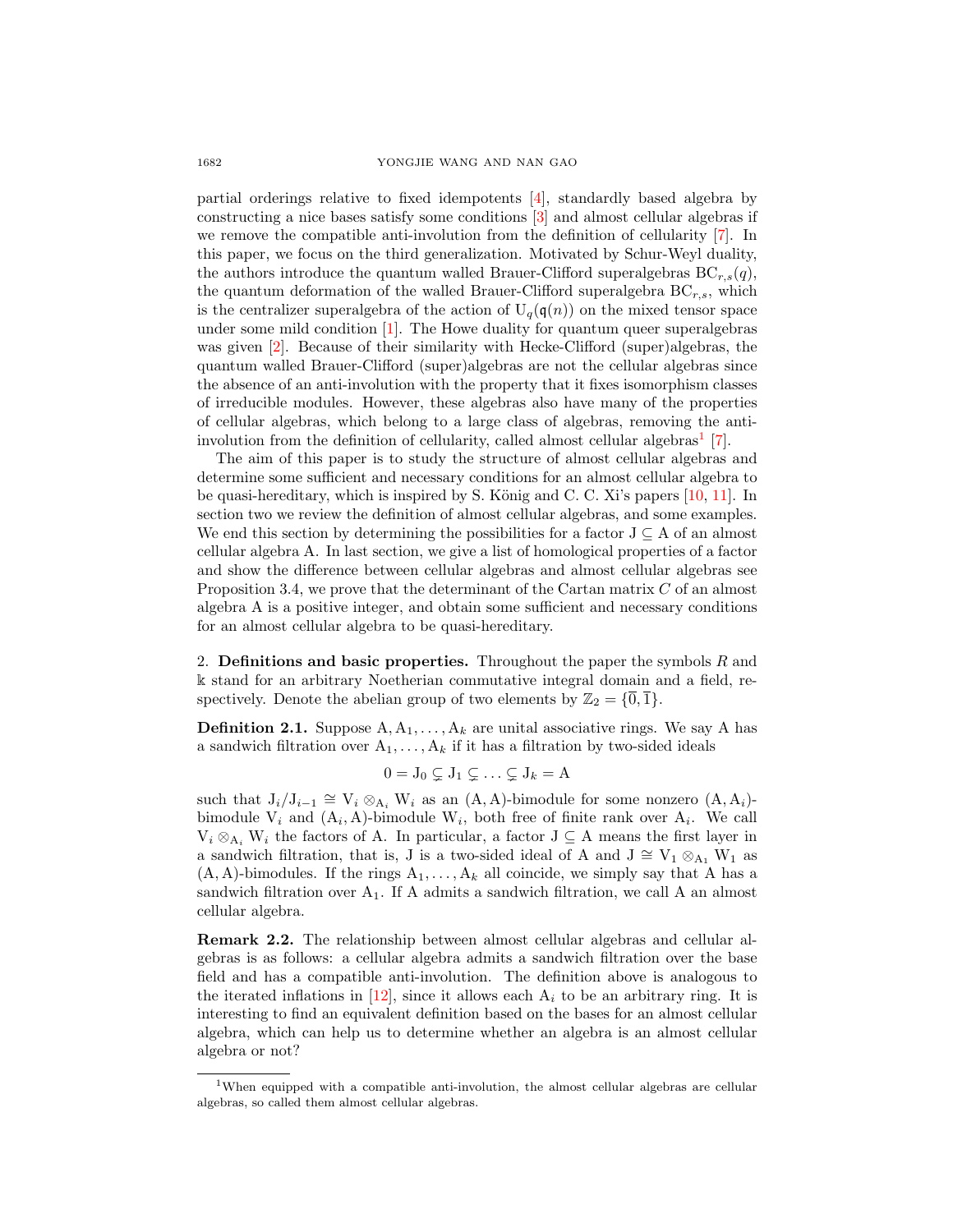Typical examples of almost cellular algebras can be found in [\[7\]](#page-8-9).

Example 2.3. Cellular algebras and affine cellular algebras are almost cellular algebras.

**Example 2.4.** The finite Hecke-Clifford algebra  $HC_n(q)$  is the unital associative algebra over  $\mathbb{C}(q)$  generated by elements  $t_i$  for  $1 \leq i \leq n-1$  and elements  $c_i$  for  $1 \leq i \leq n$  which satisfy the relations:

$$
(t_i - q)(t_i + q^{-1}) = 0, i = 1, \dots, n - 1, \t t_i t_j = t_j t_i, |i - j| \ge 2, \n t_i t_{i+1} t_i = t_{i+1} t_i t_{i+1}, i = 1, \dots, n - 2, \n c_i^2 = -1, \t c_i c_j = -c_j c_i, 1 \le i \ne j \le n, \n t_i t_j = t_j t_i, j \ne i, i + 1.
$$

**Example 2.5.** The q-walled Brauer-Clifford algebra  $WBC_{r,s}(q)$  is the unital associative algebra over  $R$  generated by elements

$$
t_1, \ldots, t_{r-1}, c_1, \ldots c_r, \overline{t}_1, \ldots, \overline{t}_{s-1}, \overline{c}_1, \ldots, \overline{c}_s
$$
, and  $e$ .

The elements  $t_1, \ldots, t_{r-1}, c_1, \ldots c_r$  satisfy the relations of finite Hecke-Clifford algebra HC<sub>r</sub>(q), and the elements  $\bar{t}_1, \ldots, \bar{t}_{s-1}, \bar{c}_1, \ldots, \bar{c}_s$  satisfy the relations of finite Hecke-Clifford algebra  $HC_s(q)$  except that  $\bar{c}_i^2 = 1$ . Moreover  $t_1, \ldots, t_{r-1}, c_1, \ldots c_r$ supercommute with  $\bar{t}_1, \ldots, \bar{t}_{s-1}, \bar{c}_1, \ldots, \bar{c}_s$ . The generator e commutes with

$$
t_1,\ldots,t_{r-2},c_1,\ldots c_{r-1},\overline{t}_2,\ldots,\overline{t}_{s-1},\overline{c}_2,\ldots,\overline{c}_s,
$$

and satisfies

$$
e^{2} = 0, \quad et_{r-1}e = e = e\overline{t}_{1}e, \quad c_{r}e = \overline{c}_{1}e, \quad ec_{r} = e\overline{c}_{1}, \quad ec_{r}e = 0,
$$
  

$$
et_{r-1}^{-1}\overline{t}_{1}et_{r-1} = et_{r-1}^{-1}\overline{t}_{1}e\overline{t}_{1}, \quad t_{r-1}e\overline{t}_{r-1}^{-1}\overline{t}_{1}e = \overline{t}_{1}et_{r-1}^{-1}\overline{t}_{1}e.
$$

- **Remark 2.6.** 1. The Hecke-Clifford algebra  $HC_n(q)$  and the q-walled Brauer-Clifford algebra  $WBC_{r,s}(q)$  are almost cellular algebras. Moreover, roughly speaking, the q-walled Brauer-Clifford algebra  $WBC_{r,s}(q)$  has a sandwich filtration over the finite Hecke-Clifford algebras  $HC_{r-l}(q) \otimes HC_{s-l}(q)$  for  $0 \leq$  $l \leqslant \min(r, s).$ 
	- 2. The finite Hecke-Clifford algebra  $HC_n(q)$  and the q-walled Brauer-Clifford algebra  $WBC_{r,s}(q)$  become  $\mathbb{Z}_2$ -graded algebras if we define  $|t_i| = |\bar{t}_j| = |e| = \bar{0}$ and  $|c_k| = |\overline{c}_l| = \overline{1}$  for all possible  $i, j, k, l$ .

<span id="page-2-0"></span>**Lemma 2.7.** ([\[7,](#page-8-9) Lemma 2]) Let R be a Noetherian commutative integral domain and A be an R-algebra. Suppose we have an  $(A, A)$ - bimodule injection  $V \otimes_R W \to A$ , where V is an  $(A, R)$ -bimodule, W is an  $(R, A)$ -bimodule, and V and W are both free over R. Then the multiplication map

$$
(V\otimes_R W)\otimes_A (V\otimes_R W)\to V\otimes_R W
$$

induced by this injection is given by

$$
(v' \otimes_R w)(v \otimes_R w') = v'\varphi(w \otimes v) \otimes_R w',
$$

where  $\varphi : W \otimes_A V \to R$  is an  $(R, R)$ -bimodule homomorphism uniquely determined by this formula.

<span id="page-2-1"></span>**Proposition 2.8.** Let A be an almost cellular algebra over a field  $\&$  and  $J \subseteq A$  a factor of A. Then J satisfies one of the following conditions

1. J has square zero.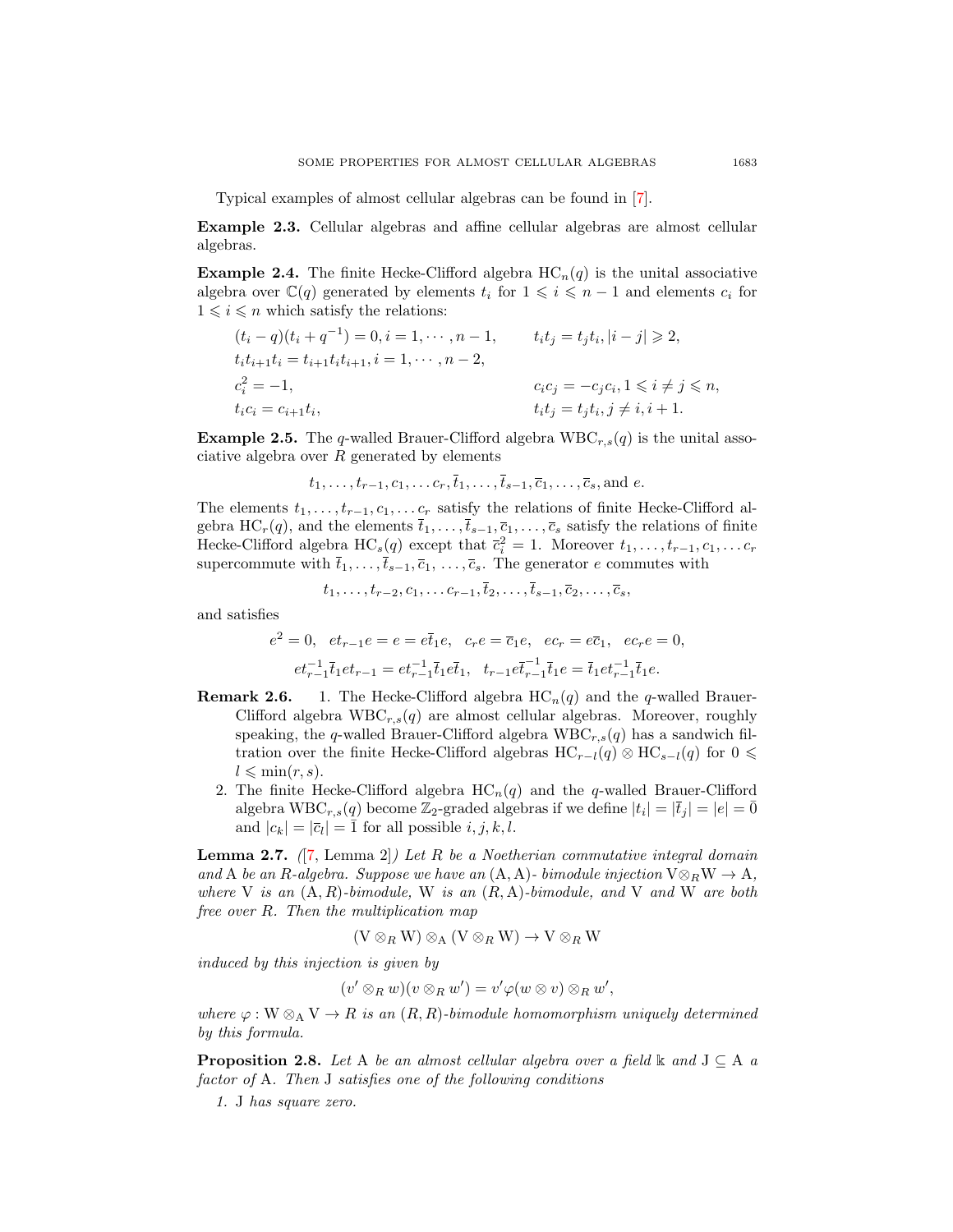2. There exists a primitive idempotent  $e \in A$  such that  $J \cong AeA \cong Ae \otimes_{eAe} eA$ as (A, A)-bimodules, and eAe ≅ k. In particular,  $J = J^2$  is a heredity ideal.

*Proof.* By assumption, we may write  $J \cong V \otimes_k W$  as  $(A, A)$ -bimodules, where V is a left A-module, W is a right A-module, V and W are finite-dimensional k-vector spaces. By Lemma [2.7,](#page-2-0) if  $\varphi(w \otimes v) = 0$  for all  $w \in W$  and  $v \in V$ , then we have the situation (i).

Thus we may assume that there exists one  $\varphi(w \otimes v) \neq 0$  for some  $w \in W$ ,  $v \in V$ . Then there exists a non-zero  $k_0 \in \mathbb{k}$  such that  $(v \otimes w)(v \otimes w) = k_0(v \otimes w)$ . Hence J contains a primitive idempotent e, and Ae is a left ideal which is contained in J. Then  $J \cong V^{\oplus (dim_k W)}$  as a left A-module. However, Ae is a submodule of J, and so  $J = Ae \oplus J(1 - e)$ . It follows that  $V = Ae \oplus M$  for some left A-module M, and we can decompose  $J = (Ae)^m \oplus M^m$ , where  $m = \dim_k W$ . Since  $(Ae)^m$  is contained in the trace  $X$  of  $Ae$  inside J, it follows that it is contained in the trace  $AeA$  of  $Ae$  in A. But the dimension of AeA is less than or equal to the product of the dimension of Ae with the dimension of eA. This implies  $\dim_k W \leq \dim_k(eA)$ .

On the other hand, eA is a right ideal which is contained in J. Then J  $\cong$ W⊕(dim<sub>k</sub>V) as a right A-module. Thus  $J = (1 - e)J \oplus eA$ . It follows that W =  $N \oplus eA$  for some right A-module N and we can decompose  $J = N^n \oplus (eA)^n$ , where  $n = \dim_{\mathbb{k}} V$ . Since  $(eA)^n$  is contained in the trace AeA of eA in A, we get that  $\dim_k V \leq \dim_k(Ae)$ . By above arguments, we have the following inequalities

 $\dim_{\Bbbk}Ae \leq \dim_{\Bbbk}V \leq \dim_{\Bbbk}Ae$ ,  $\dim_{\Bbbk}eA \leq \dim_{\Bbbk}W \leq \dim_{\Bbbk}eA$ .

Hence,  $\dim_k V = \dim_k Ae$  and  $\dim_k W = \dim_k eA$ . This means that  $V = Ae$  and W = eA. Since the multiplication  $Ae \otimes_{\mathbb{k}} eA \longrightarrow AeA$  is always surjective and  $\dim(Ae)^m \leq \dim AeA$ , it must be an isomorphism. Hence  $J \cong AeA$  and  $eAe \cong$ k.  $\Box$ 

Remark 2.9. The proof of this proposition is a slight difference with the corresponding one of cellular algebra [\[10,](#page-8-4) Proposition 4.1].

The following corollary is immediately given.

Corollary 2.10. Let A be an almost cellular  $\mathbb{k}$ -algebra with a sandwich filtration

 $0 = J_0 \subsetneq J_1 \subsetneq \ldots \subsetneq J_n = A, \quad and \quad J_i/J_{i-1} \cong V_i \otimes_k W_i.$ 

If all the square of  $J_i/J_{i-1}$  are nonzero in  $A/J_{i-1}$ , then A is a quasi-hereditary algebra and above sandwich filtration yields a heredity chain of A.

*Proof.* By definition  $J_i/J_{i-1} \subseteq A/J_{i-1}$  is a factor of  $A/J_{i-1}$  and  $J_i/J_{i-1}$  is an  $(A/J_{i-1}, A/J_{i-1})$  -bimodule. By induction on the length of the sandwich filtration and Proposition [2.8](#page-2-1) we get that A is a quasi-hereditary algebra and above sandwich filtration yields a heredity chain of A.  $\Box$ 

3. Some homological properties. In section two, we have seen that for a factor  $J \subseteq A$  of an almost cellular algebra A there is exactly two possibilities, i.e.,  $J^2 = 0$ or  $J^2 = J$ . In this section, we investigate some homological properties for an almost cellular algebra A.

<span id="page-3-0"></span>**Lemma 3.1.** (10, Proposition 6.1) For any ideal J in a k-algebra A, the following two assertions are equivalent:

- 1.  $J^2 = 0$ ,
- 2.  $\operatorname{Tor}_2^A(A/J, A/J) \cong J \otimes_A J$ .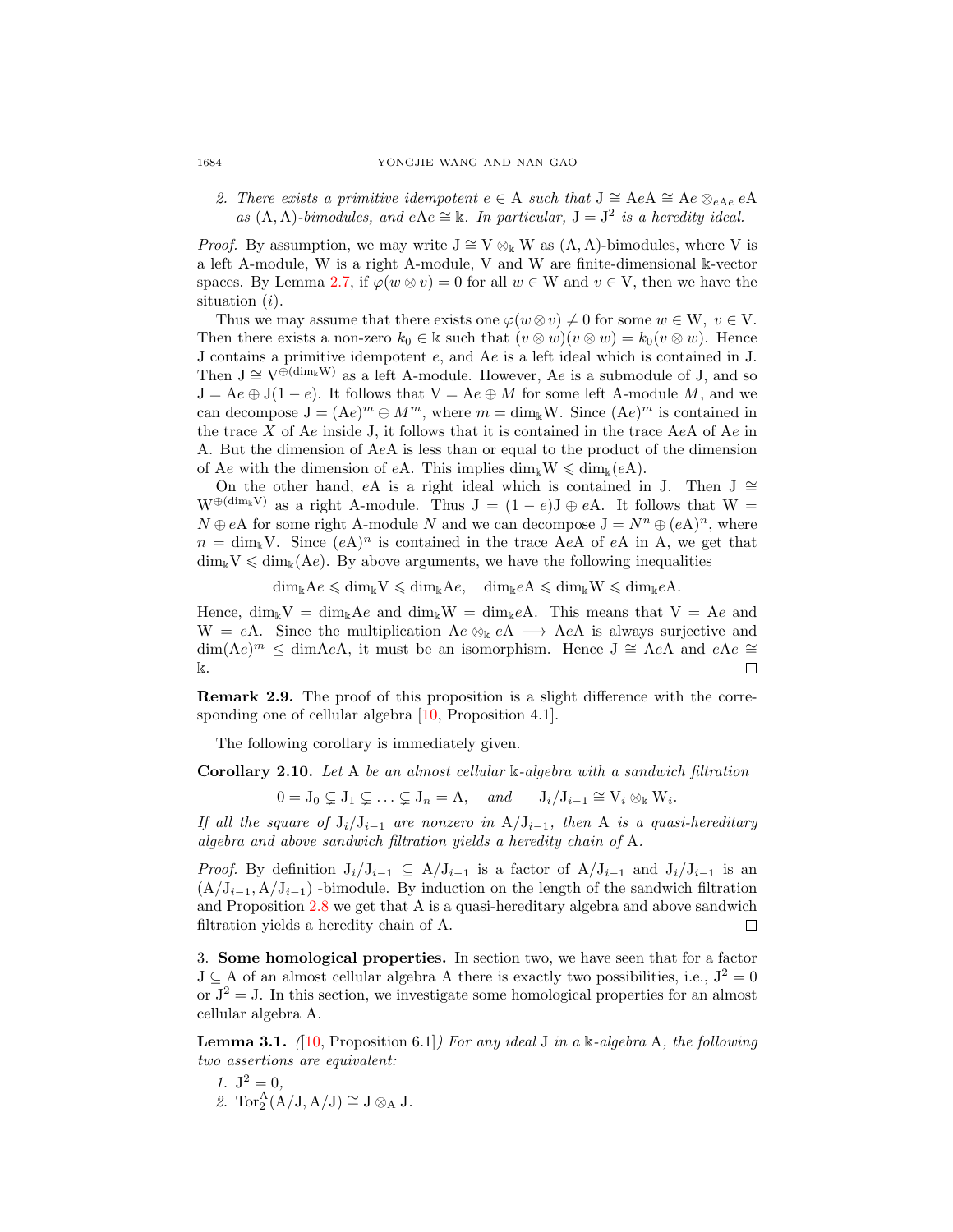**Proposition 3.2.** Let A be an almost cellular  $\mathbb{k}$ -algebra and  $J \subseteq A$  a nilpotent factor of A such that  $J \cong V \otimes_k W$  as  $(A, A)-bimodules$ . Let  $D := \text{Hom}_k(-, k)$ . Then the space  $Tor_2^A(A/J, A/J)$  is not zero if and only if  $Hom_A(V, DW) \neq 0$ . In particular, if  $W = DV$ , then  $Tor_2^A(A/J, A/J) \neq 0$ .

*Proof.* Note from Lemma [3.1](#page-3-0) that  $J^2 = 0$  if and only if  $Tor_2^A(A/J, A/J) \cong J \otimes_A J$ . Since J is isomorphic to  $V \otimes_k W$ , we get an isomorphism of k-vector spaces  $J \otimes_A J \cong$  $V \otimes_{\mathbb{k}} (W \otimes_A V) \otimes_{\mathbb{k}} W$ . Thus the Tor space  $Tor_2^A(A/J, A/J) \neq 0$ , provided that  $W \otimes_A V$  is not zero. Since the latter space is the k-dual of  $Hom_A(V, DW)$ , it shows the assertion.

In particular, if  $W = DV$ , then  $0 \neq id_V \in \text{Hom}_A(V, DW)$ . Thus  $\text{Tor}_2^A(A/J, A/J)$  $\neq 0$ .  $\Box$ 

**Lemma 3.3.** Let A be a k-algebra with an anti-involution i and  $J \cong \Delta \otimes_k i(\Delta)$  be a cell ideal of A, where  $\Delta \subseteq J$  is a left ideal of A. Let e be an idempotent of A such that  $\Delta \subset J$ e. Then eJe is a cell ideal of eAe with eJe ≅ e $\Delta \otimes_{\Bbbk} i(e\Delta)$ .

*Proof.* Since  $i^2 = id_A$ , we have that i can be regarded as an anti-involution of eAe, and  $i(eJe) = eJe$ . By assumptions  $\Delta$  is finite-dimensional and  $\Delta \subset Je$ , we obtain that e $\Delta$  is finite-dimensional and e $\Delta \subset eJ$ e. Moreover, eJe ≅ eA ⊗<sub>A</sub>  $\Delta \otimes_{\mathbf{k}}$  $i(\Delta) \otimes_A \Delta e \cong e\Delta \otimes_{\mathbb{k}} i(e\Delta)$  making the following diagram commutative, where  $\alpha$  is the isomorphism  $J \cong \Delta \otimes_{\Bbbk} i(\Delta)$ ,

$$
\begin{array}{l}\n\text{eJ}e \xrightarrow{\text{e}\alpha e} e\Delta \otimes_{\mathbb{k}} i(e\Delta) \\
i \downarrow \qquad \qquad \downarrow e^{x \otimes y e \longrightarrow i(ye) \otimes i(ex)} \\
\text{eJ}e \xrightarrow{\text{e}\alpha e} e\Delta \otimes_{\mathbb{k}} i(e\Delta)\n\end{array}
$$

Remark 3.4. It is known from [\[10,](#page-8-4) Proposition 4.3] that given a cellular algebra  $(A, i)$  and an idempotent e with  $i(e) = e$ , then  $(eAe, i)$  is a cellular algebra. It does mean that  $eAe$  is not necessarily cellular, which we also refer to  $[12,$  Section 7. For example: let  $\Bbbk$  be a commutative ring and A be the  $\Bbbk$ -algebra of two-by-two matrices. Let  $i$  be an involution of A given by

$$
i \begin{pmatrix} a & b \\ c & d \end{pmatrix} = \begin{pmatrix} d & b \\ c & a \end{pmatrix}.
$$

Then the k-algebra A together with the involution  $i$  is cellular. Note that a two-bytwo matrix is an idempotent matrix if and only if  $\begin{pmatrix} a & b \\ c & d \end{pmatrix} = \begin{pmatrix} a & b \\ c & d \end{pmatrix}^2$  if and only if the following equations are satisfied

$$
a = a2 + bc
$$
,  $b = b(a + d)$ ,  $c = c(a + d)$ ,  $d = d2 + bc$ .

Therefore, there is no idempotent matrix fixed by the above involution  $i$  when the character of  $\Bbbk$  is 2, in this case, the  $\Bbbk$ -algebra A together with the involution i is not a cellular algebra. In the case of the character of k is not 2, then the matrix  $e = \begin{pmatrix} 2^{-1} & 2^{-1} \\ 2^{-1} & 2^{-1} \end{pmatrix}$  $2^{-1}$   $2^{-1}$  is a primitive idempotent matrix which also fixed by the involution i, thus the k-algebra A together with the involution i is a cellular algebra.

The next proposition shows the difference with those of almost cellular algebras.

 $\Box$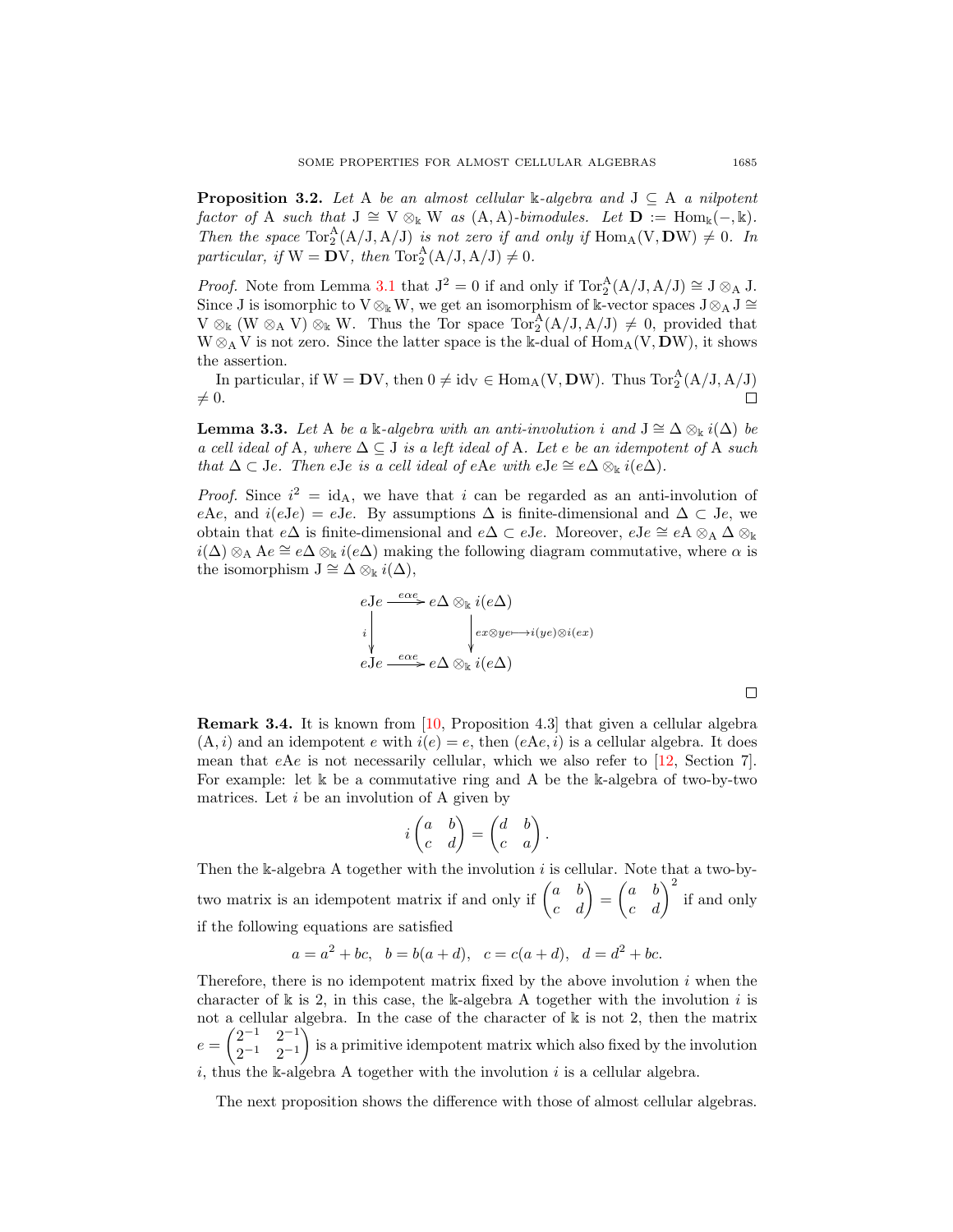**Proposition 3.5.** Let  $A, A_1, A_2, \cdots, A_n$  be k-algebras. Let A be an almost cellular algebra with a sandwich filtration

$$
0=J_0\subsetneq J_1\subsetneq \ldots \subsetneq J_n=A, \quad \text{and} \quad J_i/J_{i-1}\cong V_i\otimes_{A_i} W_i,
$$

for all  $1 \leq i \leq n$ . Let e be an idemponent of A. Then eAe is an almost cellular algebra.

*Proof.* Let s be the biggest integer such that  $eJ_s e = 0$  and let t be the smallest integer such that  $eJ_t e = eJ_{t+1}e$ . Then

$$
eJ_l e/eJ_{l-1}e \cong e(J_l/J_{l-1})e \cong eV_l \otimes_{A_l} W_l e, \quad \text{for all } s+1 \leq l \leq t.
$$

Note that  $eV_l$  is an  $(eAe, A_l)$ -bimodule and  $W_l e$  is an  $(A_l, eAe)$ -bimodule, both free of finite rank over  $A_l$ . Thus by above arguments  $eAe$  is an almost cellular algebra with a sandwich filtration

$$
0 = eJ_s e \subsetneq eJ_{s+1}e \subsetneq \dots \subsetneq eJ_t e = eAe, \text{ and } eJ_i e/eJ_{i-1}e \cong eV_i \otimes_{A_i} W_i e,
$$
  
for all  $s + 1 \leq l \leq t$ .

From now on, we assume that  $R$  is a Noetherian commutative integral domain. Given an associative R-algebra B, two finitely generated free R-modules V and W, and a bilinear form  $\varphi : V \otimes_R W \longrightarrow B$  with values in B, we define an associative algebra A as follows: as an R-module,  $A = V \otimes_R W \otimes_R B$ . The multiplication is defined by

$$
(a \otimes b \otimes x)(c \otimes d \otimes y) := a \otimes d \otimes x\varphi(c, b)y. \tag{1}
$$

 $\Box$ 

Proposition 3.6. This definition makes A into an associative R-algebra.

Proof. Since B is an associative algebra, we have

$$
((a \otimes b \otimes x)(c \otimes d \otimes y))(e \otimes f \otimes z) = (a \otimes d \otimes x\varphi(c, b)y)(e \otimes f \otimes z)
$$
  
=  $a \otimes f \otimes x\varphi(c, b)y\varphi(e, d)z$ 

equals to

$$
(a \otimes b \otimes x)((c \otimes d \otimes y)(e \otimes f \otimes z)) = (a \otimes b \otimes x)(c \otimes f \otimes y \varphi(e, d) z)
$$
  
=  $a \otimes f \otimes x \varphi(c, b) y \varphi(e, d) z$ .

<span id="page-5-0"></span>**Lemma 3.7.** Let A be an R-algebra with a factor  $J = A$ . Then A is isomorphic to a full matrix ring over the ground ring R.

*Proof.* By the assumption  $A = V \otimes_R W$  for some free R-modules V and W. So there is an R-bimodule isomorphism

$$
A \cong \operatorname{Hom}_A(A, A) \cong \operatorname{Hom}_A(V \otimes_R W, A) \cong \operatorname{Hom}_R(W, \operatorname{Hom}_A(V, A))
$$

Denote the R-ranks of the free R-module V and W by n and  $m$  respectively. Then A has R-rank  $n \times m$ , and as a left module, A is isomorphic to m copies of V. Hence,  $Hom_A(V, A)$  has R-rank at least n. But by the above isomorphism it can not have larger rank. This means that the A-endomorphism ring E of V has rank one and is exactly  $R$ . We complete the proof.  $\Box$ 

**Definition 3.8.** Let C be any algebra and let B be an algebra of the form  $V \otimes_R R$  $W \otimes_R R$  with the multiplication defined in (3.1). Let  $A = C \oplus B$  such that B is a factor of A and A/B is isomorphic to C. Then we call A an inflation of C along B.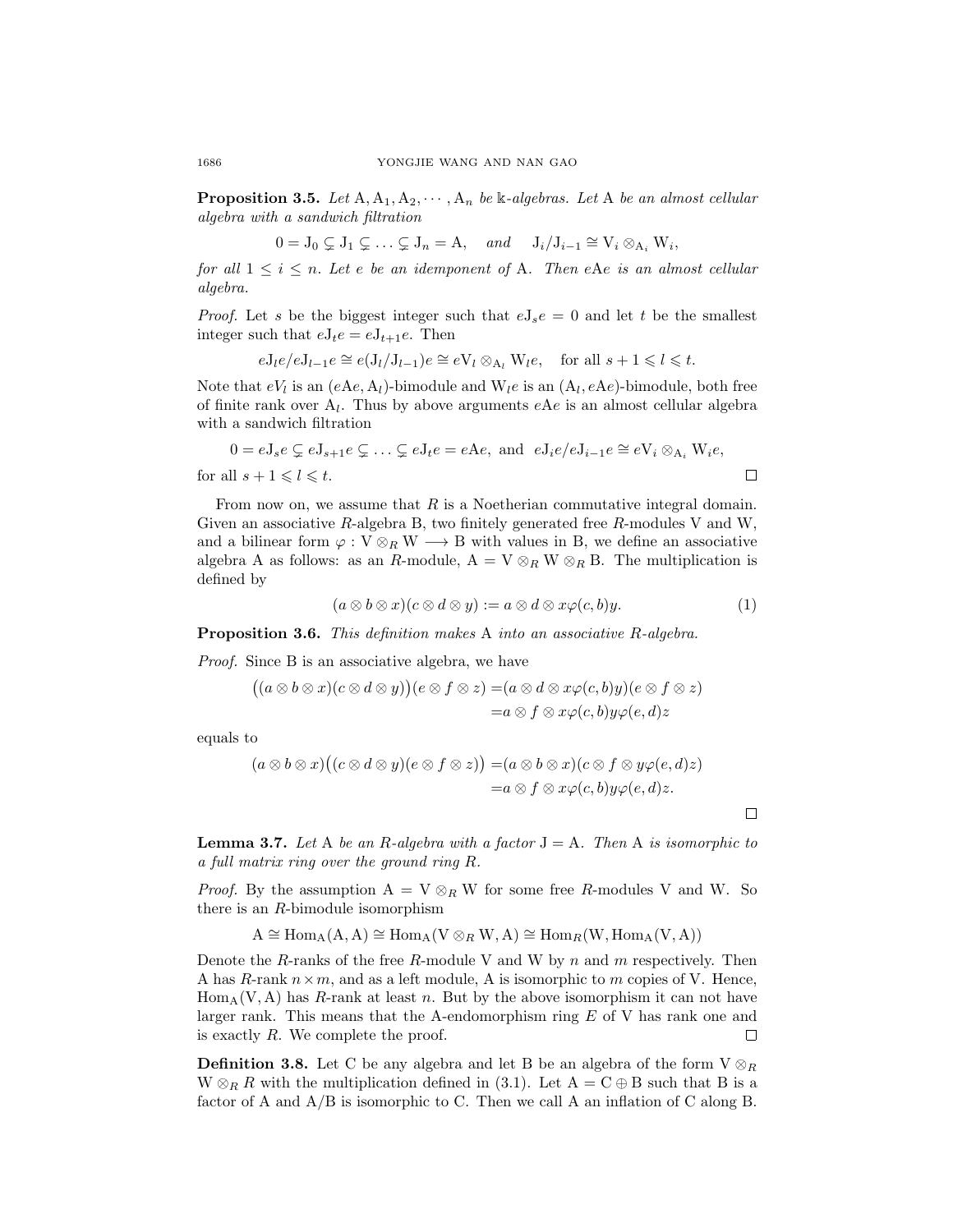Theorem 3.9. Any almost cellular algebra A over R with a sandwich filtration is the iterated inflation of finitely many copies of R.

*Proof.* First we regard a factor  $J \subseteq A$  as an algebra, which is always an inflation of the ground ring R. In fact, by Lemma [2.7](#page-2-0) there exists an  $(R, R)$ -bimodule morphism  $\varphi: W \otimes_A V \longrightarrow R$  and we can identify J with  $L \otimes_R L' \otimes_R R$  for two free R-modules  $L$  and  $L'$  having the same  $R$ -rank as V and W, respectively. Thus we can write J as an inflation.

Now we prove the theorem by induction on the length of the sandwich filtration. An almost cellular R-algebra A which is a factor in itself is just a full matrix ring over R of size  $n \times m$  by Lemma [3.7.](#page-5-0) Choose L and L' to be free R-modules of rank n and m respectively, which we identify with  $V = Ae$  and  $W = eA$ , where e is a primitive idempotent. In this case, we identify eAe with R.

Using the above observation, we can rewrite matrix multiplication  $A \otimes_R A \longrightarrow A$ as

$$
A \otimes_R A \cong (Ae \otimes_R eA) \otimes_R (Ae \otimes_R eA) \longrightarrow Ae \otimes_R eAe \otimes_R eA \cong Ae \otimes_R eA \cong A,
$$
\n(2)

where all maps are  $(A, A)$ -bimodule homomorphisms. Thus, it provides us a bilinear form  $\varphi: L' \otimes_R L \longrightarrow R$  and also shows how to write A as inflation of R along L and  $L'$ .

Now we assume that A is an almost cellular algebra with a sandwich chain of length greater than 1. We fix a factor  $J \subseteq A$ . By induction, the quotient algebra  $B = A/J$  is an iterated inflation of copies of R. Now we claim that A is an inflation of B along J. Indeed, we use the facts that J is an inflation of  $R$  by the first paragraph and  $J \subseteq A$  is a factor of A.  $\Box$ 

In the following subsection, we show sufficient and necessary conditions for an almost cellular algebra A to be quasi-hereditary.

Denote the simple A-modules  $L(1), \ldots, L(m)$  and their projective covers by  $P(1)$ ,  $\ldots$ , P(m). Let  $C = (c_{ij})$  be the Cartan matrix of an algebra A, where the entry  $c_{ij}$  is the composition multiplicity  $[P(i): L(j)]$ . The determinant of C is called the Cartan determinant. In general this can be any integer. But the Cartan determinant of a cellular algebra is a positive integer. For our situation, we also have

<span id="page-6-0"></span>**Proposition 3.10.** Let  $A, A_1, \dots, A_n$  be R-algebras over R. Let A be an almost cellular algebra with a sandwich filtration

 $0 = J_0 \subsetneq J_1 \subsetneq \ldots \subsetneq J_n = A$ , and  $J_i/J_{i-1} \cong V_i \otimes_{A_i} W_i = \Delta(i)$ .

Then the determinant  $det(C)$  of the Cartan matrix C of A is a positive integer.

*Proof.* Denote the number of isomorphism classes of simple  $A_i$ -modules by  $m_i$ . Then the number of isomorphism classes of simple A-modules is  $m \leq m_1 + \cdots + m_n$  by [\[7,](#page-8-9) Theorem 3] and  $V_i$  is of finite  $A_i$ -rank. Let  $d_{a,b} = [\Delta(a): L(b)]$ , the composition multiplicity of the simple module  $L(b)$  in the standard module  $\Delta(a)$ , and  $D = (d_{a,b})$ the corresponding matrix. Then  $D$  is an  $n \times m$ -matrix with integer entries. By the characterization of simple A-modules, we may assume that  $D = \begin{pmatrix} D_1 \\ D_2 \end{pmatrix}$  $D_2$ ), where  $D_1$ and  $D_2$  are integer matrices and  $D_2$  (whose rows correspond to those indices i such that  $J_i^2 \not\subset J_{i-1}$ ) is a square matrix by again by [\[7,](#page-8-9) Theorem 3]. Note that  $D_2$  is a lower triangular matrix with all diagonal entries equal to one. This implies that  $\det(D_2) = 1.$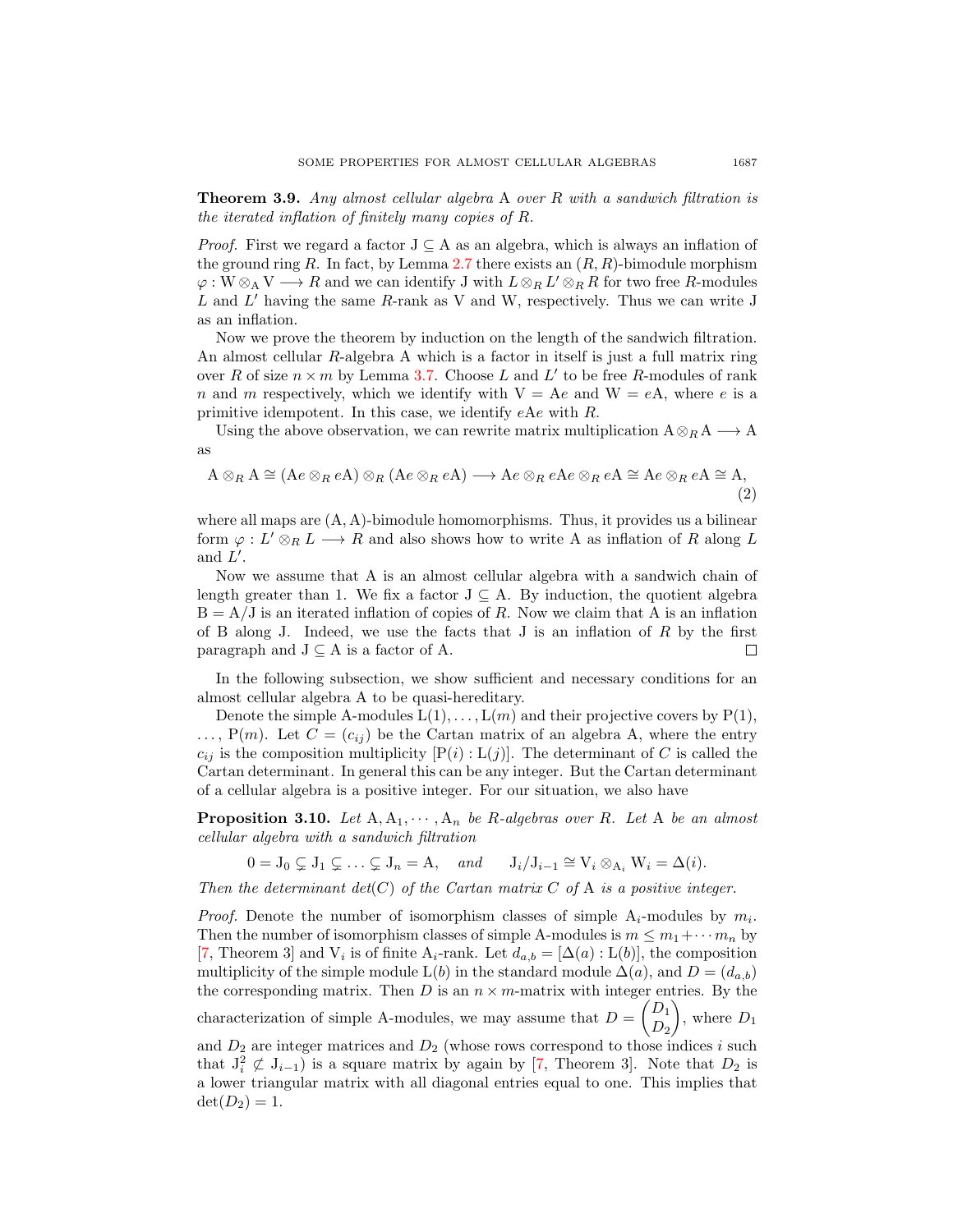The Cartan matrix C of A satisfies  $C = D<sup>T</sup>D$ , where  $D<sup>T</sup>$  is the transpose matrix of D. Indeed, the composition multiplicity  $[\Delta(a): L(b)]$  equals to dim<sub>k</sub>W<sub>a</sub>e(b), where  $e(b)$  is the primitive idempotent corresponding to  $L(b)$ . Now,

$$
C^{T} = (D_{1}^{T} \quad D_{2}^{T}) \begin{pmatrix} D_{1} \\ D_{2} \end{pmatrix} = (D_{1}^{T} D_{1} + D_{2}^{T} D_{2}),
$$

so hence  $\det(C) = \det(I + (D_2^T D_2)^{-1} D_1^T D_1)$  by  $\det(D_2^T D_2) = 1$ . Note that  $D_2^T D_2$ is positive definitive and  $D_1^T D_1$  is positive semi-definitive. Then we can decompose  $D_2^T D_2$  with  $D_2^T D_2 = Z^2$  for some symmetric matrix Z, and furthermore,  $B = Z^{-1}D_1^T D_1 Z^{-1}$  and  $(D_2^T D_2)^{-1}D_1^T D_1$  have the same eigenvalues. Since B is symmetric and its eigenvalues  $\lambda$  are non-negative real numbers, it follows that  $C = I + (D_2^T D_2)^{-1} D_1^T D_1$  has the eigenvalues of the form  $1 + \lambda$ , and therefore  $det(C)$ is a positive integer.

König and Xi obtained some equivalent conditions for a cellular algebra to be quasi-hereditary (see [\[11,](#page-8-5) Theorem 3.1]). Inspired by their work and combined with the above proposition, we have the following theorem.

**Theorem 3.11.** Let  $A, A_1, \dots, A_n$  be R-algebras over R. Let A be an almost cellular algebra. Then the following are equivalent:

- 1. There is a sandwich filtration of A over  $A_1, \cdots, A_n$  whose length equals the sum of the numbers of isomorphism classes of simple  $A_i$ -modules.
- 2. The determinant  $det(C)$  of Cartan matrix C of A is equal to one.

In particular, if R is a field, then  $det(C) = 1$  if and only if each  $A_i = R$  and A is quasi-hereditary algebra with the sandwich filtration to be exactly the heredity chain.

*Proof.* From Proposition [3.10](#page-6-0) we get that  $\det(C)$  is equal to one if  $\lambda = 0$  if and only if for the given sandwich filtration we have  $n = m$ . This means that  $(i) \iff (ii)$ .

If R is a field, then from  $[7,$  Theorem 3 we get that the statement  $(i)$  holds if and only if each  $A_i = R$ . Thus we complete the proof.  $\Box$ 

Future Directions There are a number of interesting questions yet to be considered. For example, is there an equivalent definition based on the bases for an almost cellular algebra, which can help us to determine whether an algebra is an almost cellular algebra or not? An affine quasi-hereditary algebra with a balanced split involution is an affine cellular algebra [\[9,](#page-8-13) Proposition 9.8], and given an affine cellular algebra with an affine cell chain of ideals, one can ask how to decide whether it is affine quasi-hereditary? Furthermore, when is an almost cellular algebra with a sandwich filtration to be affine quasi-hereditary? So far as the authors are aware, this theory has yet to be developed.

Acknowledgments. We would like to express our debt to Prof. ChangChang Xi for his suggestion. We are very grateful to referees for their insightful comments which helped us to improve the paper considerably. This paper was partially written up during the first author take part in the international conference of Lie theory and representations held in Shanghai University, from which we gratefully acknowledge the support and excellent working environment. N. Gao was supported by the National Natural Science Foundation of China No. 11771272. Y. Wang also thanks the support of National Natural Science Foundation of China No. 11901146.